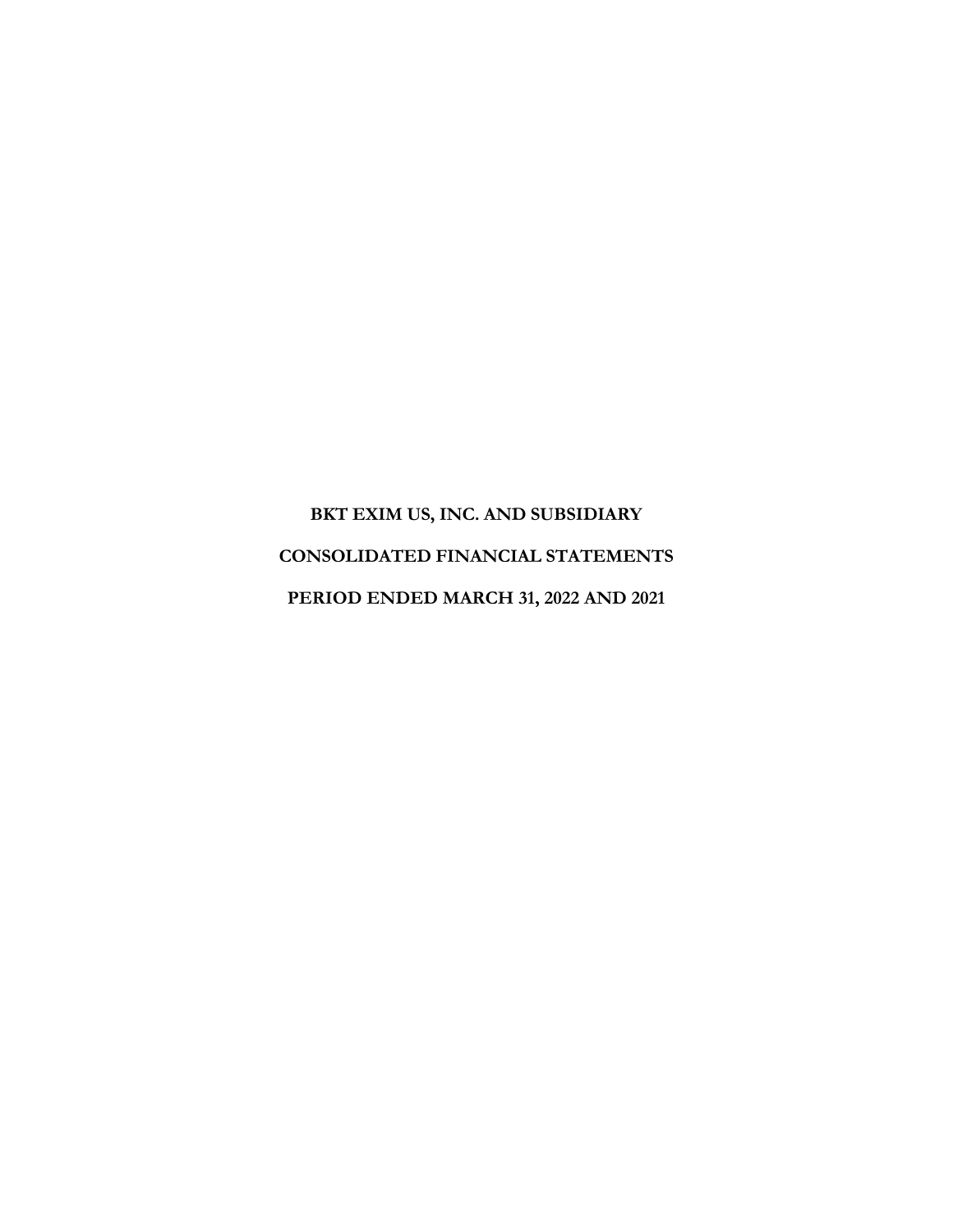# **BKT EXIM US, INC. AND SUBSIDIARY CONSOLIDATED FINANCIAL STATEMENTS MARCH 31, 2022 AND 2021**

# **INDEX TO CONSOLIDATED FINANCIAL STATEMENTS**

|                                                                                                               | <u>Page</u>    |
|---------------------------------------------------------------------------------------------------------------|----------------|
| Independent Accountant's Review Report                                                                        | $2 - 3$        |
| Consolidated Balance Sheets as of March 31, 2022 and 2021                                                     | $\overline{4}$ |
| Consolidated Statements of Operations and Retained Earnings<br>for the years ended March 31, 2022 and 2021    | 5              |
| Consolidated Statements of Cash Flows<br>for the years ended March 31, 2022 and 2021                          | 6              |
| Notes to Consolidated Financial Statements                                                                    | $7 - 11$       |
| Supplementary Information                                                                                     |                |
| Consolidating Balance Sheets as of March 31, 2022 and 2021                                                    | $12 - 13$      |
| Consolidating Statements of Operations and Retained Earnings<br>for the year ended March 31, 2022 and 2021    | 14             |
| Consolidating Schedules of Cost of Sales and Operating Expenses<br>for the year ended March 31, 2022 and 2021 | 15             |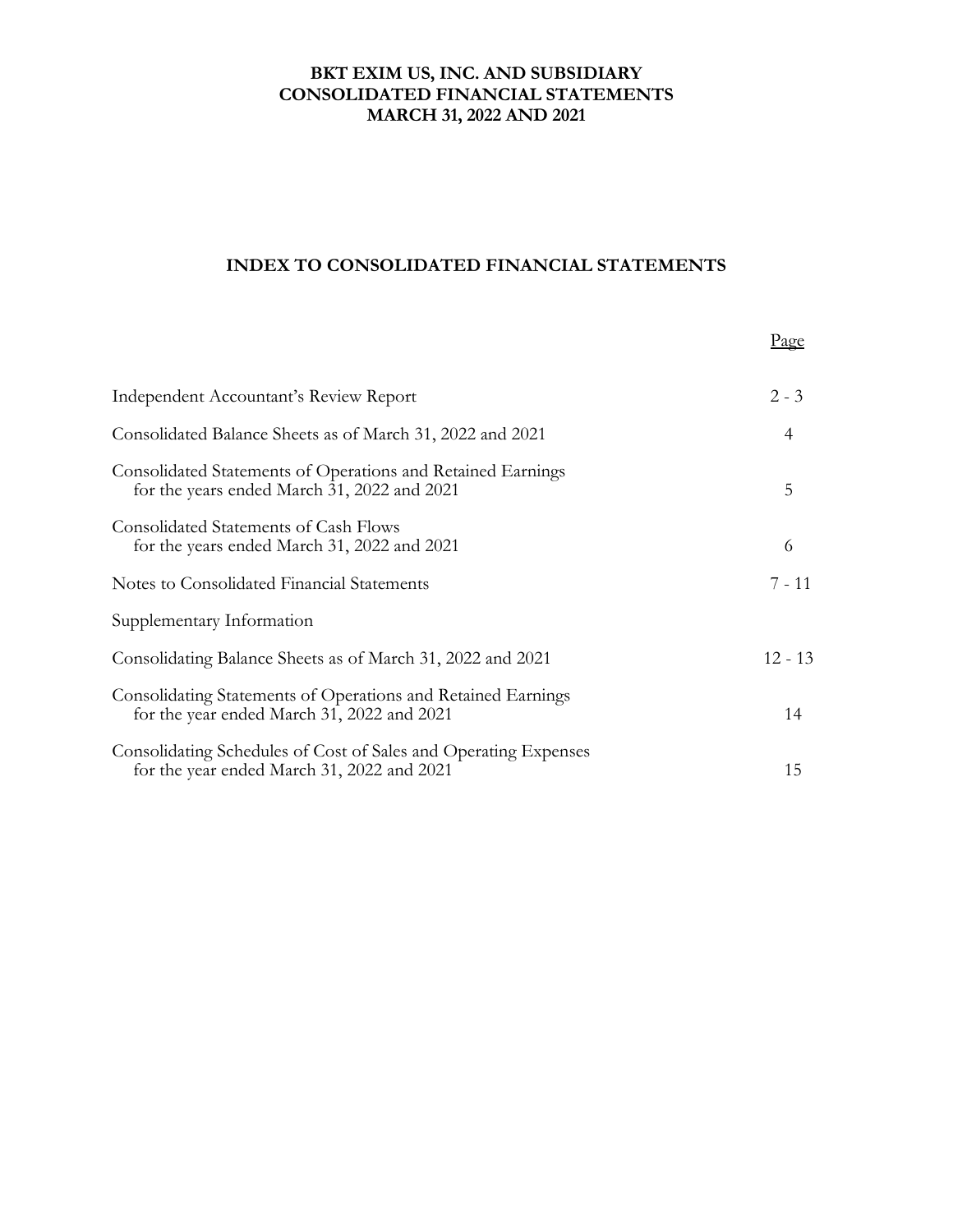# **ANURAG PATEL & ASSOCIATES, LLC**

*CPAs & CONSULTANTS* **960 Holmdel Road, Bldg. 2 Holmdel, NJ 07733 Tel: (732) 817-1400 Fax: (732) 817-1401 E-mail:** anurag@amcocpa.com

# **INDEPENDENT ACCOUNTANT'S REVIEW REPORT**

# To the Board of Directors and Stockholders of **BKT EXIM US, INC. AND SUBSIDIARY**

We have reviewed the accompanying consolidated financial statements of BKT Exim US, Inc. and Subsidiary (collectively the "Company") which comprise of consolidated balance sheets as of March 31, 2022 and 2021, and the related consolidated statements of operations and retained earnings and consolidated statements of cash flows for the years then ended and related notes to the consolidated financial statements. A review includes primarily applying analytical procedures to management's financial data and making inquiries of Company management. A review is substantially less in scope than an audit, the objective of which is the expression of an opinion regarding the financial statements as a whole. Accordingly, we do not express such an opinion.

# **Management's Responsibility for the Financial Statements**

Management is responsible for the preparation and fair presentation of the financial statements in accordance with accounting principles generally accepted in the United States of America; this includes the design, implementation, and maintenance of internal control relevant to the preparation and fair presentation of financial statements that are free from material misstatement whether due to fraud or error.

#### **Accountant's Responsibility**

Our responsibility is to conduct the review engagements in accordance with Statements on Standards for Accounting and Review Services promulgated by the Accounting and Review Services Committee of the AICPA. Those standards require us to perform procedures to obtain limited assurance as a basis for reporting whether we are aware of any material modifications that should be made to the financial statements for them to be in accordance with accounting principles generally accepted in the United States of America. We believe that the results of our procedures provide a reasonable basis for our conclusion.

#### **Accountant's Conclusion**

Based on our reviews, we are not aware of any material modifications that should be made to the accompanying financial statements in order for them to be in conformity with accounting principles generally accepted in the United States of America.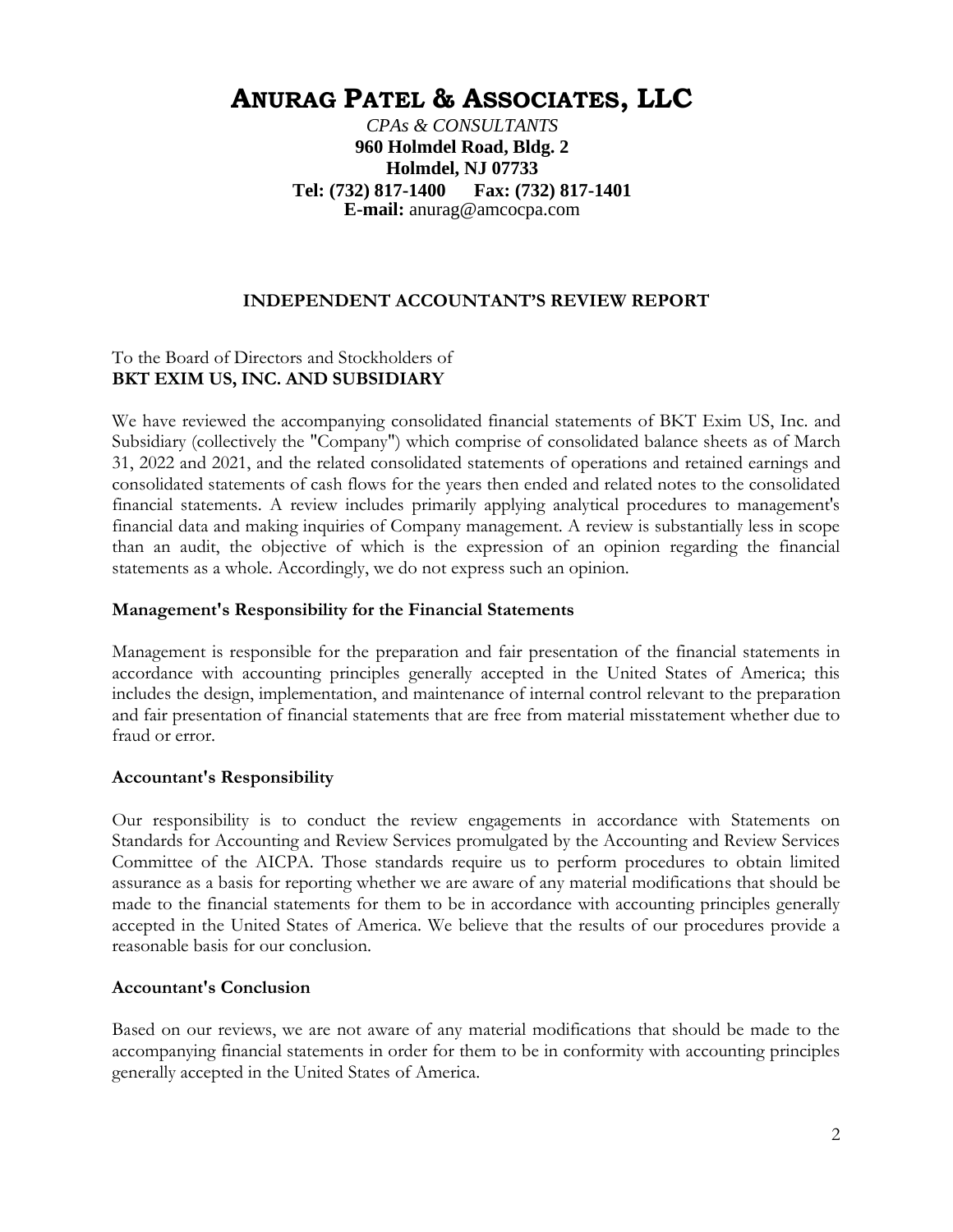# **Supplementary Information**

The accompanying supplementary information included on page 12 to 15 is presented for purposes of additional analysis and is not a required part of the basic financial statements. Such information is the responsibility of management and was derived from, and relates directly to, the underlying accounting and other records used to prepare the financial statements. The supplementary information has been subjected to the review procedures applied in our reviews of the basic financial statements. We are not aware of any material modifications that should be made to the supplementary information. We have not audited the supplementary information, and do not express an opinion on such information.

#### **Adoption of New Accounting Pronouncements**

As discussed in Note 1 to the financial statements, the Company adopted Accounting Standards Codification Topic 606, Revenue from Contracts with Customers ("ASC 606"), as of April 1, 2020, using the modified retrospective transition method. Our conclusion and opinion is not modified with respect to this matter.

> anulageatel & associates,  $f1C$ Certified Public Accountants

Holmdel, New Jersey May 4, 2022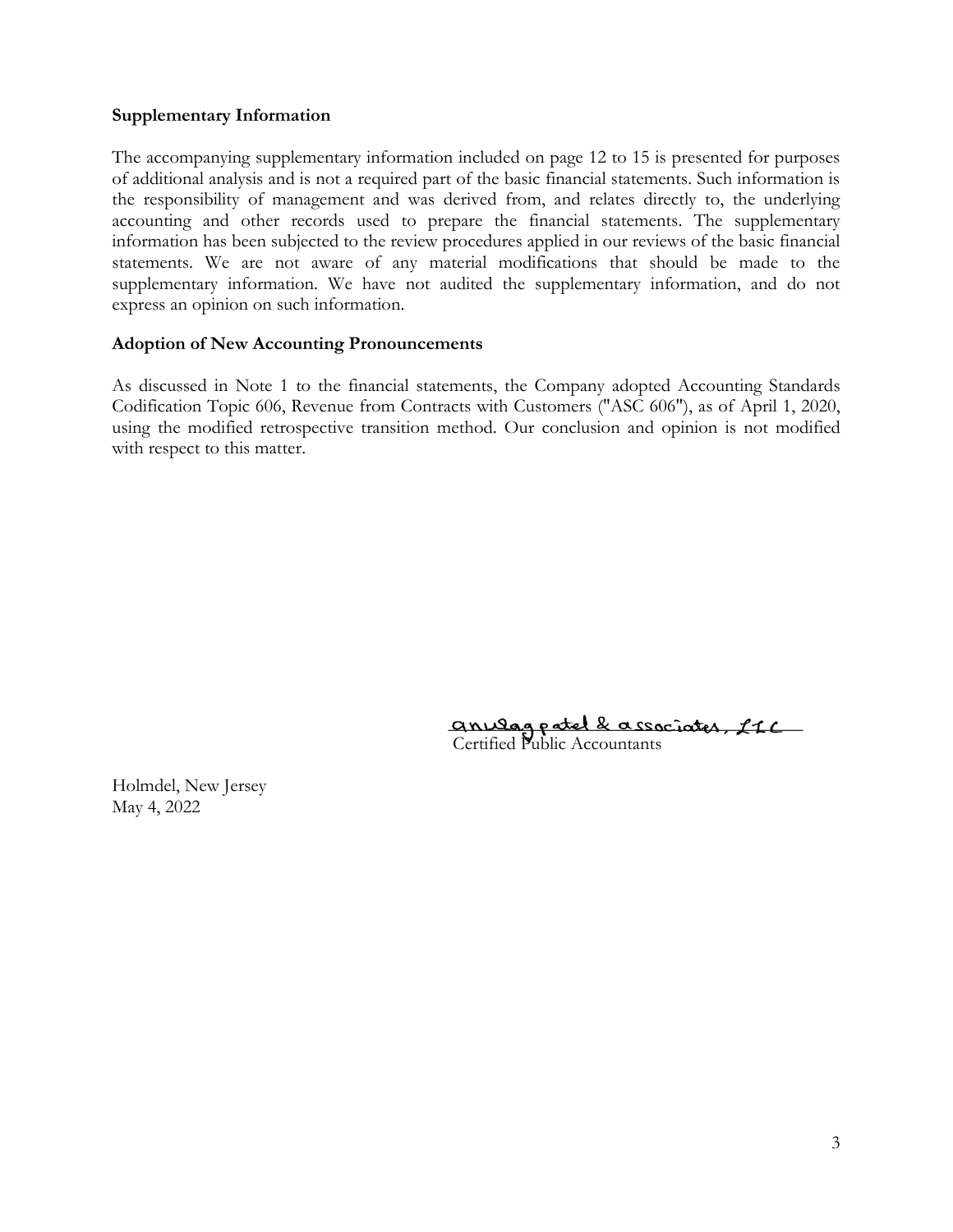# BKT EXIM US, INC. AND SUBSIDIARY CONSOLIDATED BALANCE SHEETS

| <b>MARCH 31,</b>                                       | 2022            |    | 2021      |
|--------------------------------------------------------|-----------------|----|-----------|
| <b>ASSETS</b>                                          |                 |    |           |
| <b>Current Assets</b>                                  |                 |    |           |
| Cash                                                   | \$<br>292,811   | \$ | 462,135   |
| Accounts receivable                                    | 4,397,433       |    | 1,993,248 |
| Accounts receivable - related party                    | 94,955          |    | 57,090    |
| Inventory                                              | 3,567,037       |    | 5,138,480 |
| Prepaid expenses                                       | 17,931          |    | 17,786    |
| Prepaid taxes                                          |                 |    | 1,525     |
| <b>Total Current Assets</b>                            | 8,370,167       |    | 7,670,264 |
| <b>Total Assets</b>                                    | \$<br>8,370,167 | \$ | 7,670,264 |
| <b>LIABILITIES AND STOCKHOLDER'S EQUITY</b>            |                 |    |           |
| <b>Current Liabilities</b>                             |                 |    |           |
| Bank line of credit                                    | \$<br>3,900,000 | \$ | 5,500,000 |
| Accounts payable & accrued expenses                    | 97,636          |    | 239,663   |
| Accounts payable, related party                        | 3,203,076       |    | 1,038,465 |
| Loan payable, affiliate                                | 30,825          |    | 30,825    |
| Income taxes payable                                   | 75,369          |    | 37,493    |
| <b>Total Current Liabilities</b>                       | 7,306,906       |    | 6,846,446 |
| <b>Stockholder's Equity</b>                            |                 |    |           |
| Common stock, \$10 par value, 6,000 shares authorized, |                 |    |           |
| 6,000 shares issued and outstanding                    | 60,000          |    | 60,000    |
| Retained earnings                                      | 1,003,261       |    | 763,818   |
| <b>Total Stockholder's Equity</b>                      | 1,063,261       |    | 823,818   |
| Total Liabilities and Stockholder's Equity             | \$<br>8,370,167 | ₩  | 7,670,264 |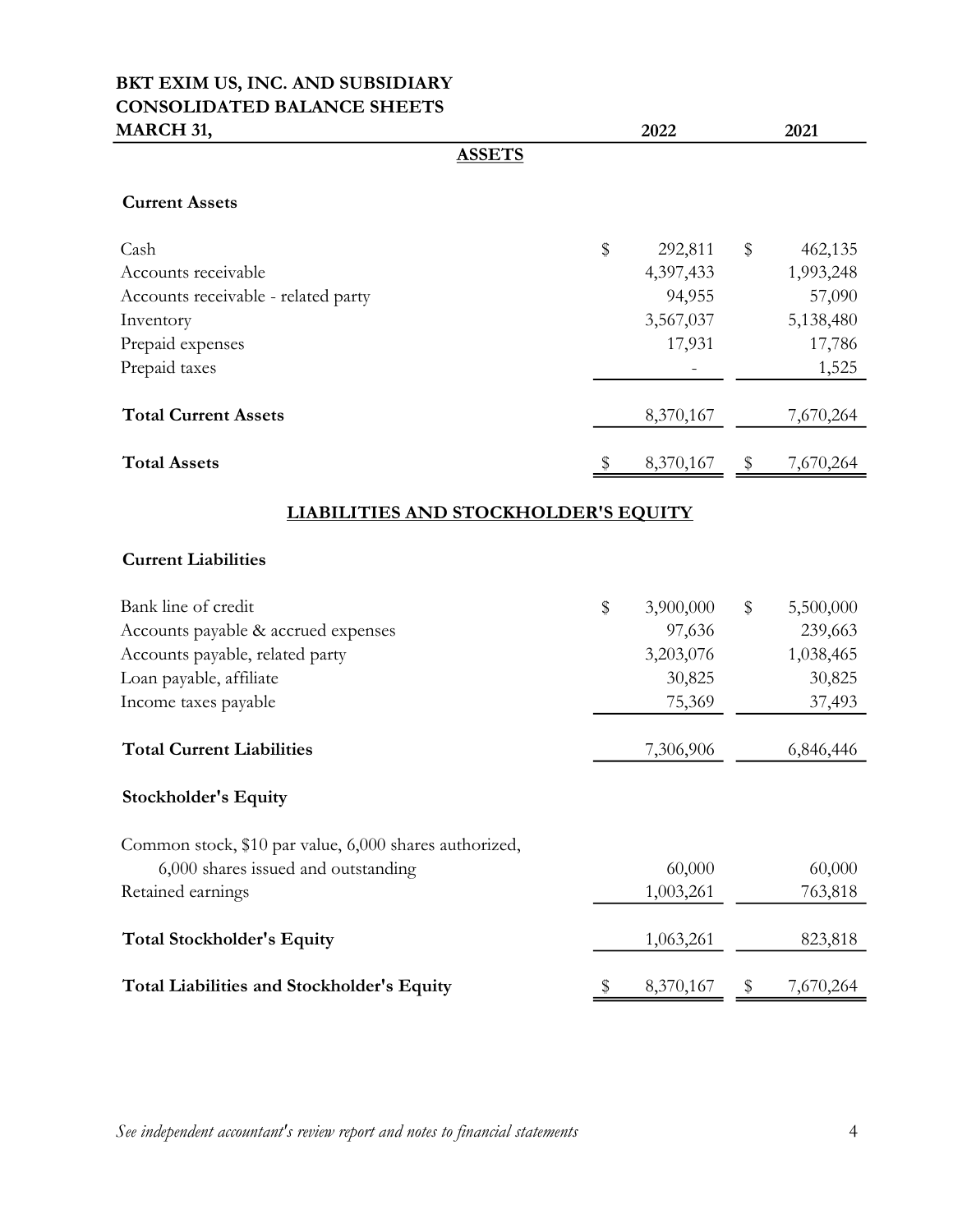# **BKT EXIM US, INC. AND SUBSIDIARY CONSOLIDATED STATEMENTS OF OPERATIONS & RETAINED EARNINGS FOR THE YEARS ENDED MARCH 31, 2022 2021**

# **Revenue** Tire sales  $$ 20,379,695 $ 10,769,624$ Marketing services 990,110 1,134,081 **Total Revenue** 21,369,805 11,903,705 **Cost of Tire Sales** 18,537,777 9,824,781 **Gross Profit** 2,832,028 2,078,924 **Operating Expenses** 2,420,628 1,686,064 **Net Income from Operations** 411,400 392,860 **Other Income/(Expenses)** Interest income 89 87 Interest expenses (104,375) (82,626) **Total Other Expenses, net** (104,286) (82,539) **Net Income before Income Taxes** 307,114 310,321 **Provision for Income Taxes** (67,671) (81,310) **Net Income** 239,443 229,011 **Retained Earnings - April 01, 2008 763,818 534,807 Retained Earnings - March 31, <br>
\$ 1,003,261 \$ 763,818**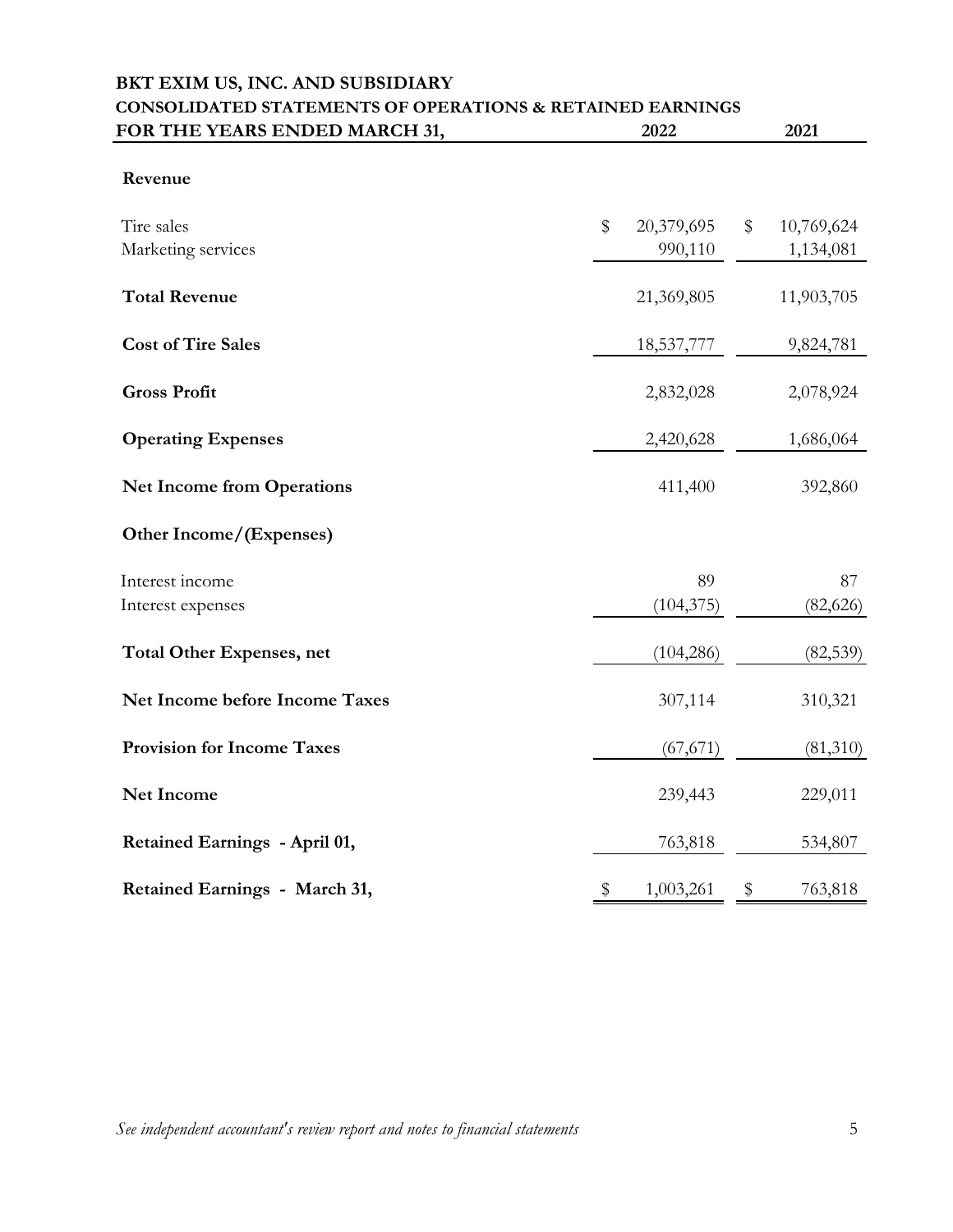# **FOR THE VEARS ENDED MARCH 31** 2022 2021 **BKT EXIM US, INC. AND SUBSIDIARY CONSOLIDATED STATEMENTS OF CASH FLOWS**

| FUN THE TEANS EINDED MANUA 31,                      | ZUZZ          | ZUZI          |
|-----------------------------------------------------|---------------|---------------|
| <b>Cash Flows from Operating Activities</b>         |               |               |
| Net Income                                          | \$<br>239,443 | \$<br>229,011 |
| Adjustments to reconcile net income to net          |               |               |
| Cash used in operating activities,                  |               |               |
| Changes in Current Assets and Liabilities:          |               |               |
| Accounts receivable                                 | (2,442,050)   | (57, 394)     |
| Inventory                                           | 1,571,443     | 2,277,089     |
| Prepaid expense                                     | (145)         | 10,433        |
| Prepaid taxes                                       | 1,525         | 23,101        |
| Security deposits                                   |               | 3,838         |
| Accounts payable and Accrued expenses               | (184, 507)    | 116,247       |
| Accounts payable, related party                     | 2,207,091     | (6,566,302)   |
| Income tax payable                                  | 37,876        | 37,493        |
| Net Cash Provided by/(Used in) Operating Activities | 1,430,676     | (3,926,484)   |
| <b>Cash Flows From Financing Activities</b>         |               |               |
| Bank line of credit                                 | (1,600,000)   | 3,298,040     |
| Repayment to affiliate                              |               | (96, 026)     |
| Net Cash Provided by/(Used In) Financing Activities | (1,600,000)   | 3,202,014     |
| Net Decrease in Cash                                | (169, 324)    | (724, 470)    |
| <b>Cash - Beginning of Period</b>                   | 462,135       | 1,186,605     |
| <b>Cash - End of Period</b>                         | \$<br>292,811 | \$<br>462,135 |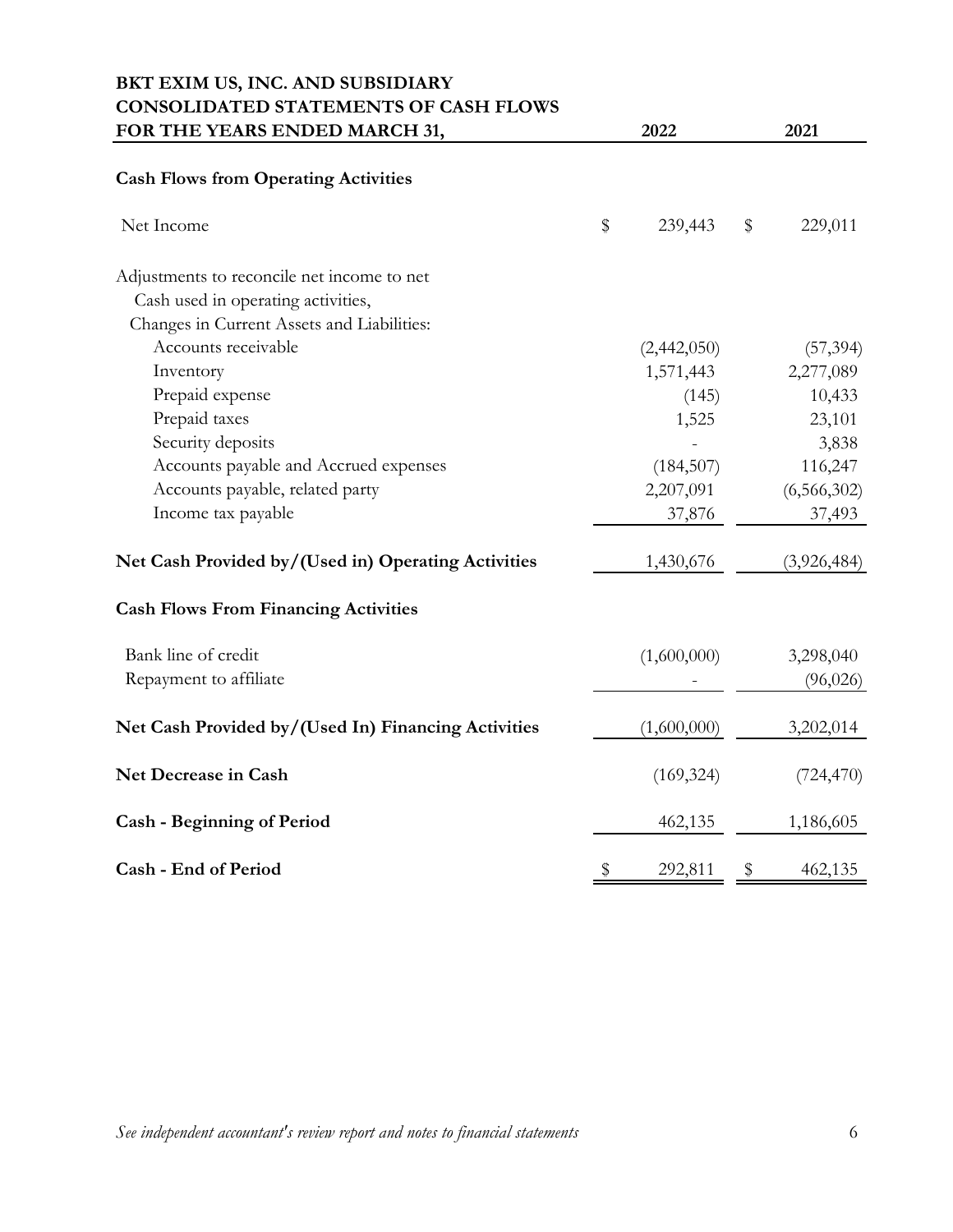# **BKT EXIM US, INC. AND SUBSIDIARY NOTES TO CONSOLIDATED FINANCIAL STATEMENTS MARCH 31, 2022 AND 2021**

# **NOTE 1. SUMMARY OF SIGNIFICANT ACCOUNTING POLICIES**

A summary of significant accounting policies of BKT Exim US, Inc. and Subsidiary (the "Company") consistently applied is presented to assist in understanding the financial statements. These accounting policies conform to accounting principles generally accepted in the United States of America.

**\_\_\_\_\_\_\_\_\_\_\_\_\_\_\_\_\_\_\_\_\_\_\_\_\_\_\_\_\_\_\_\_\_\_\_\_\_\_\_\_\_\_\_\_\_\_\_\_\_\_\_\_\_\_\_\_\_\_\_\_\_\_\_\_\_\_\_\_\_\_\_\_\_\_\_\_\_\_\_**

#### *1. Nature of Business and Principles of Consolidation*

BKT Exim US, Inc. was incorporated in the State of Delaware and BKT Tires, Inc. was incorporated in the State of Tennessee, both on July 8, 2014. BKT Tires is the North American Sales Office for Balkrishna Industries Ltd. (the "Parent"), one of the world's leading manufacturers of "Off-The-Road tires" in India. It produces tires for the niche tire segments of agriculture, construction, industrial, earthmover, all-terrain vehicles and turf care application markets. The Company also imports tires from its Parent and warehouses and sells to its customers and distributors.

The Company is a wholly owned subsidiary of Balkrishna Industries, Ltd., a corporation organized under the laws of India. As described in Note 5, the company has significant transactions with the Parent.

The consolidated financial statements include the accounts of BKT Exim US, Inc. ("BKT Exim") and its wholly owned subsidiary BKT Tires, Inc. ("BKT Tires"). All significant intercompany transactions and balances have been eliminated in consolidation.

#### *2. Concentration of Credit Risk*

The Company maintains its cash balances at a financial institution, which, at times may exceed federally insured limits. The Company is subject to credit risk to the extent any financial institution with which it conducts business is unable to fulfil contractual obligations on its behalf.

#### *3. Accounts Receivable*

Accounts receivable are generally due within 30-45 days and are stated at amounts due from customers net of allowance for doubtful accounts. Receivables outstanding for longer than the contractual payment terms are considered as past due. The Company determines its allowance by considering a number of factors, including the length of time trade accounts receivable are past due, the Company's previous loss history, the customer's current ability to pay its obligation to the Company and the condition of the general economy and the industry as a whole. The Company writes off accounts receivable when they become uncollectible, and payments subsequently received on such receivables are credited to the allowance for doubtful accounts. Accordingly, no allowance for doubtful accounts was recorded as at March 31, 2022 and March 31, 2021.

#### *4. Inventory*

Inventory consists of tires, stated at the lower of cost or market, with cost determined by the weighted average cost method.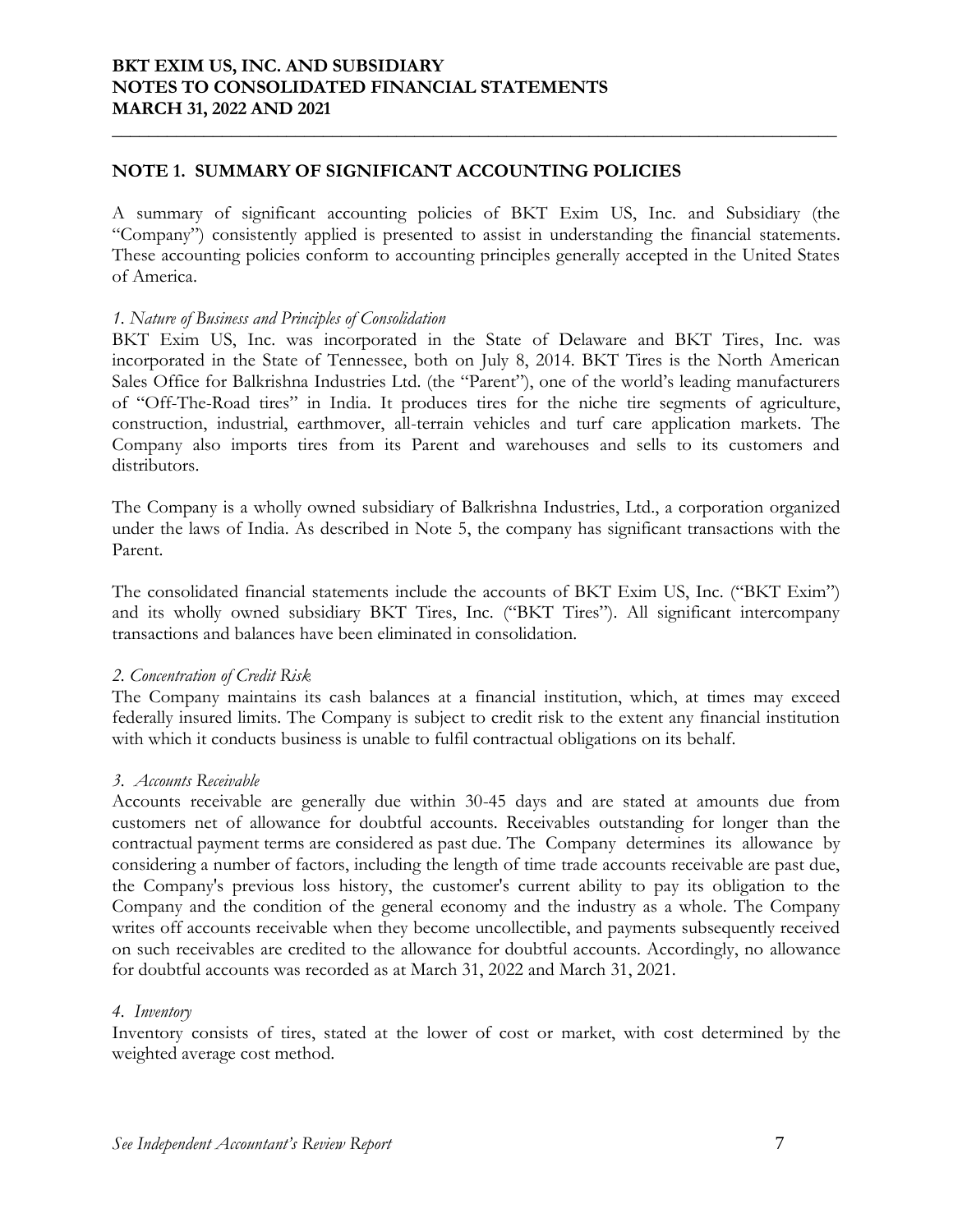# **BKT EXIM US, INC. AND SUBSIDIARY NOTES TO CONSOLIDATED FINANCIAL STATEMENTS MARCH 31, 2022 AND 2021**

# **NOTE 1. SUMMARY OF SIGNIFICANT ACCOUNTING POLICIES (continued)**

**\_\_\_\_\_\_\_\_\_\_\_\_\_\_\_\_\_\_\_\_\_\_\_\_\_\_\_\_\_\_\_\_\_\_\_\_\_\_\_\_\_\_\_\_\_\_\_\_\_\_\_\_\_\_\_\_\_\_\_\_\_\_\_\_\_\_\_\_\_\_\_\_\_\_\_\_\_\_\_**

#### *5. Revenue Recognition*

The Company adopted Revenue from contracts with customers (Topic 606) on April 1, 2020. Revenue from sale of tires is measured based on consideration specified in a contract with a customer, and excludes any sales incentives and amounts collected on behalf of third parties. The Company recognizes revenue when it satisfies a performance obligation by transferring control over a product or service to a customer. Taxes assessed by a governmental authority that are both imposed on and concurrent with a specific revenue-producing transaction, that are collected by the Company from a customer, are excluded from revenue. Shipping and handling costs associated with outbound freight after control over a product has transferred to a customer are accounted for as fulfillment costs and are included in cost of sales.

The majority of the Company's revenue originates from contracts with customers with a single performance obligation to provide the customer with a product at the time of pick up or shipment for industrial sales. The Company's standard payment terms do not exceed 60 days.

Revenue from marketing services is recognized in the month services are rendered and expenses are incurred, net of any adjustments for prior periods.

The Company records a contract asset when it has a right to payment from a customer that is conditional on events other than the passage of time. The Company also records a contract liability when a customer prepays but the Company has not yet fulfilled its performance obligation. The Company did not have any material unsatisfied performance obligations, contract assets or liabilities as of March 31, 2022. The Company's revenue is reported as the determinable transaction price, net of rights to return the product, sales incentives and allowances, and any sales tax collected from a customer.

# *6. Income Taxes*

The Company accounts for income taxes pursuant to the asset and liability method which requires deferred income tax assets and liabilities to be computed annually for differences between the financial statement and tax bases of assets and liabilities that will result in taxable or deductible amounts in the future based on enacted tax laws and rates applicable to the periods in which the differences are expected to affect taxable income. The effect on deferred tax assets and liabilities of a change in tax rates is recognized in income in the period that includes the enactment date.

The Company recognizes and measures its unrecognized tax benefits in accordance with Financial Accounting Standards Board ("FASB") Accounting Standards Codification ("ASC") 740, *Income Taxes*. Under that guidance, the Company assesses the likelihood, based on their technical merit, that tax positions will be sustained upon examination based on the facts, circumstances and information available at the end of each period.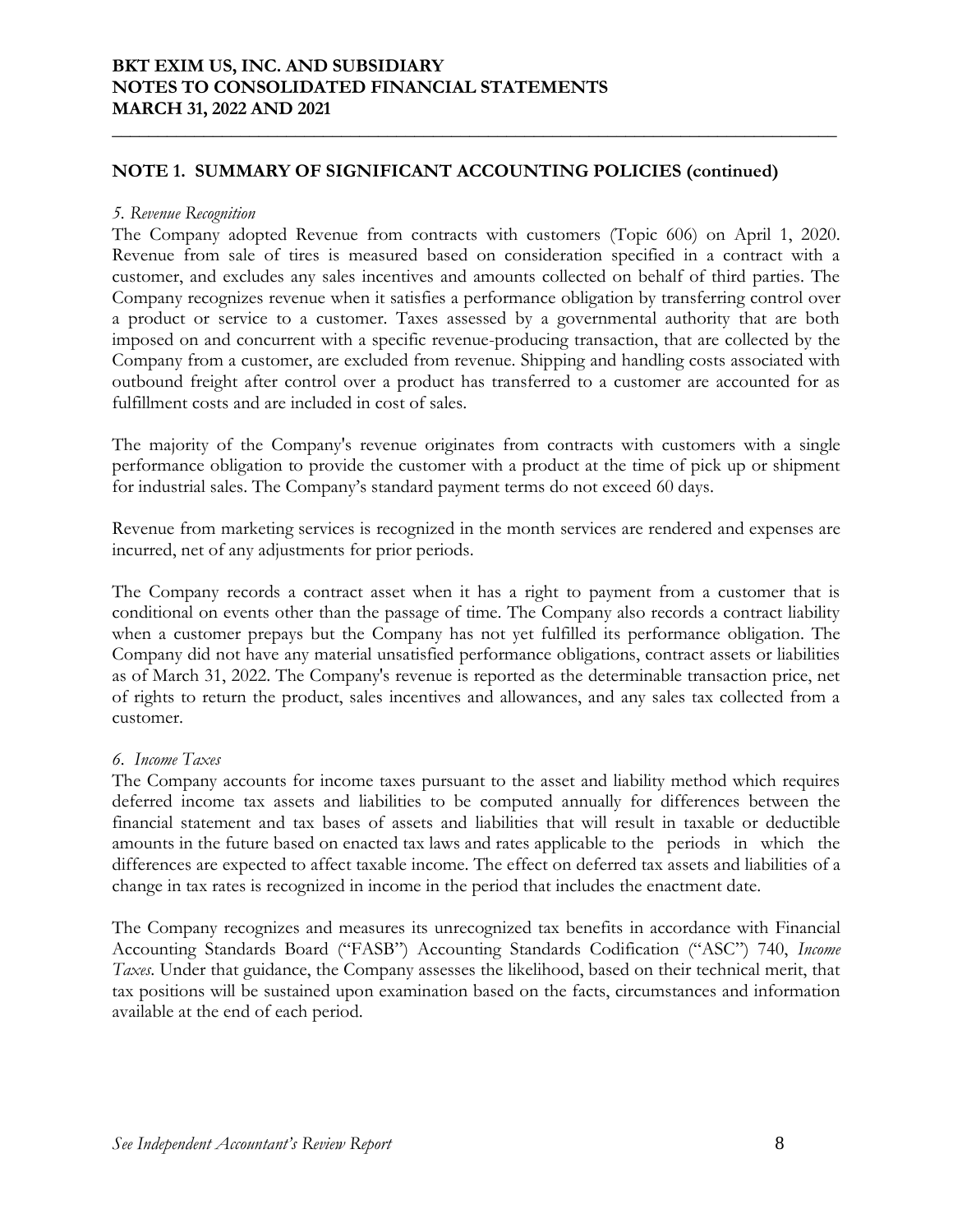# **BKT EXIM US, INC. AND SUBSIDIARY NOTES TO CONSOLIDATED FINANCIAL STATEMENTS MARCH 31, 2022 AND 2021**

# **NOTE 1. SUMMARY OF SIGNIFICANT ACCOUNTING POLICIES (continued)**

#### *6. Income Taxes (continued)*

The measurement of unrecognized tax benefits is adjusted when new information is available or when an event occurs that requires a change. Management has evaluated the Company's tax positions and has concluded that the Company has taken no uncertain tax positions that require any adjustment to the financial statements for the year ended March 31, 2022 and 2021.

**\_\_\_\_\_\_\_\_\_\_\_\_\_\_\_\_\_\_\_\_\_\_\_\_\_\_\_\_\_\_\_\_\_\_\_\_\_\_\_\_\_\_\_\_\_\_\_\_\_\_\_\_\_\_\_\_\_\_\_\_\_\_\_\_\_\_\_\_\_\_\_\_\_\_\_\_\_\_\_**

With few exceptions, the Company is no longer subject to U.S. federal, state, and local income tax examinations by tax authorities for years before 2017.

#### *7. Use of Estimates*

The preparation of financial statements in conformity with generally accepted accounting principles requires management to make estimates and assumptions the affect certain reported amounts and disclosures. Accordingly, actual results could differ from those estimates.

#### *8. Subsequent events*

The Company has evaluated subsequent events through May 4, 2022, the date on which these financial statements were available to be issued. There were no material subsequent events that required recognition or additional disclosure in these financial statements.

# **NOTE 2. LINE OF CREDIT**

The Company entered into a loan and security agreement (the "Agreement") with a financial institution which provides the Company with a \$6,000,000 revolving line of credit (the "Line"). Borrowings under the Line bear interest at the published LIBOR rate plus 1.0% per annum. The payment of all amounts outstanding under the Line is guaranteed by the Company's parent and borrowings are collateralized by substantially all of the assets of the Company. Balances outstanding on this Line of Credit at March 31, 2022 and 2021 were \$3,900,000 and \$5,500,000 and the interest rates were 1.47045% and 1.15838%, respectively.

#### **NOTE 3. INCOME TAXES**

The provision for income taxes for the year ended March, 31 2022 and 2021 are summarized as follow:

|        |      | 2021   |
|--------|------|--------|
| 58,175 |      | 60,632 |
| 9,496  |      | 20,678 |
|        |      |        |
|        |      |        |
|        |      |        |
| ' 671  |      |        |
|        | 2022 |        |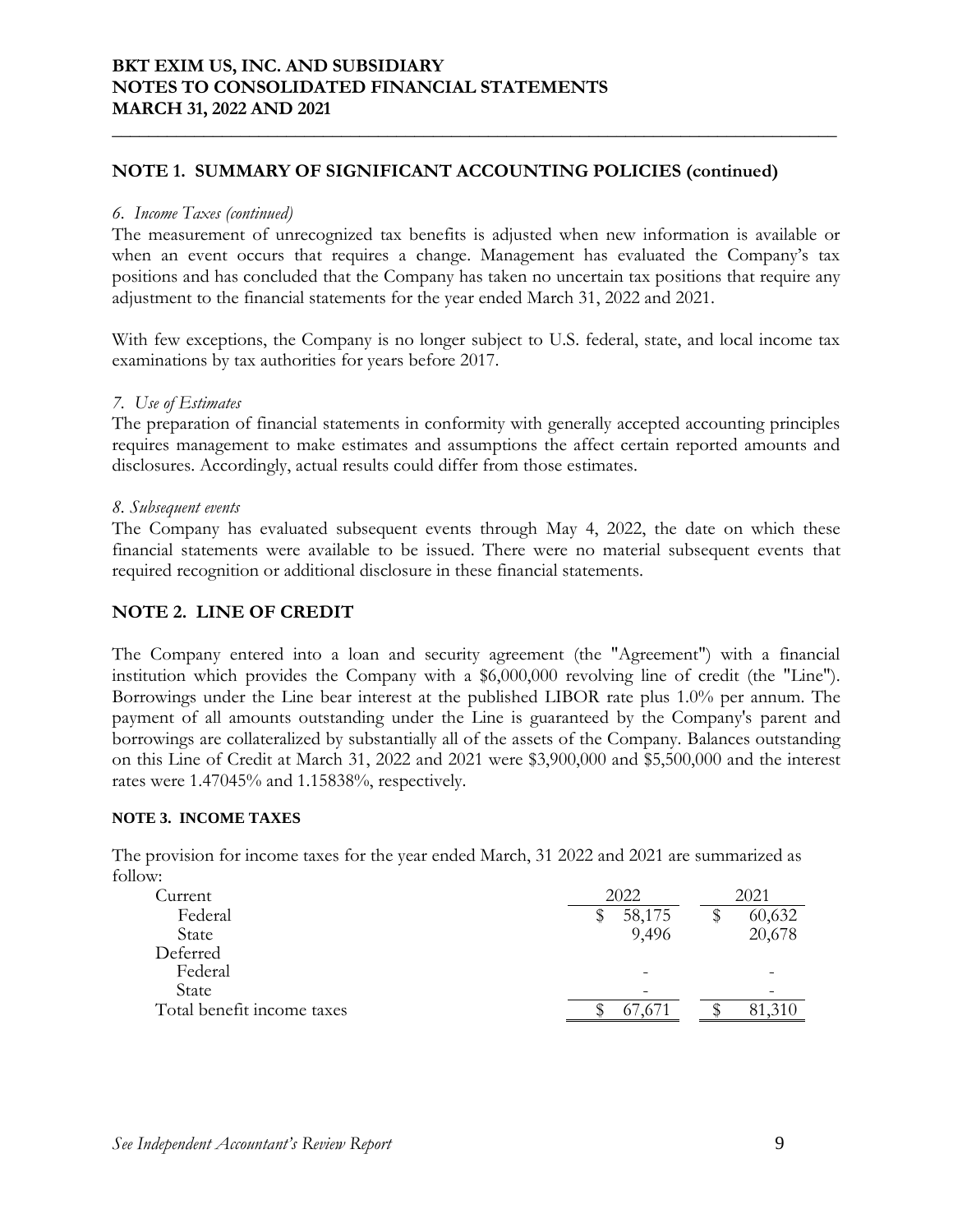# BKT EXIM US, INC. AND SUBSIDIARY NOTES TO CONSOLIDATED FINANCIAL STATEMENTS MARCH 31, 2022 AND 2021

#### NOTE 3. INCOME TAXES (continued)

The actual provision for income taxes reflected in the statements of income for the year ended March 31, 2022 and 2021 differs from the provision computed at the Federal statutory tax rates. The principal differences between the statutory income tax and the actual provision for income taxes is summarized as follows:

\_\_\_\_\_\_\_\_\_\_\_\_\_\_\_\_\_\_\_\_\_\_\_\_\_\_\_\_\_\_\_\_\_\_\_\_\_\_\_\_\_\_\_\_\_\_\_\_\_\_\_\_\_\_\_\_\_\_\_\_\_\_\_\_\_\_\_\_\_\_\_\_\_\_\_\_\_\_\_

|                                                    | 2022     | 2021     |
|----------------------------------------------------|----------|----------|
| Computed income taxes at the statutory rate of 21% | \$64,495 | \$65,167 |
| State and local income taxes, net of federal taxes | 3,176    | 16,058   |
| Increase (decrease) in taxes resulting from:       |          |          |
| Meals and entertainment                            |          | 85       |
|                                                    | \$67,671 | \$81,310 |

The Company, for federal income tax purposes, files a consolidated federal income tax return with other entities commonly owned by the company's parent. The actual tax payment may differ from the provision for taxes due to any tax benefit from the other subsidiaries.

# NOTE 4. RELATED PARTY TRANSACTIONS

The Company receives all of its marketing services revenue from its Parent based on reimbursement of expenditures plus a standard markup percentage. The Company recognized \$990,110 and \$1,134,081 in revenue from its parent for services performed for the period ended March 31, 2022 and 2021, respectively. The amount due from the parent under this agreement is included in account receivable related party and was \$94,955 and \$57,090 at March 31, 2022 and 2021, respectively. All accounts receivable from Parent have been netted against the accounts payable, related party.

The company purchases tires worth \$17,553,367 and \$7,668,166 for the period ended March 31, 2022 and 2021, respectively, from its Parent for resale to and customers.

During the year ended March 31, 2022 and 2021, the Company paid \$11,924 and \$5,302 to its Parent for reimbursement of marketing material and advertising expenses respectively.

Amounts payable to the Parent as of March 31, 2022 and 2021 were \$3,203,076 and \$1,038,465, respectively and included in account payable, related party. This includes \$3,160,596 and \$995,985 for tires and \$42,480 and \$42,480 as reimbursement of guaranty charges paid by them to guarantee the company's line of credit included in interest expense for the years ended March 31, 2022 and 2021, respectively.

An affiliate by common ownership incurs certain expenses on behalf of the Company in regular course of business. These amounts reflect as loan payable affiliate on the balance sheet. This loan is non-interest bearing and due on demand and the balance outstanding was \$30,825 and \$30,825, as of March 31, 2022 and 2021, respectively.